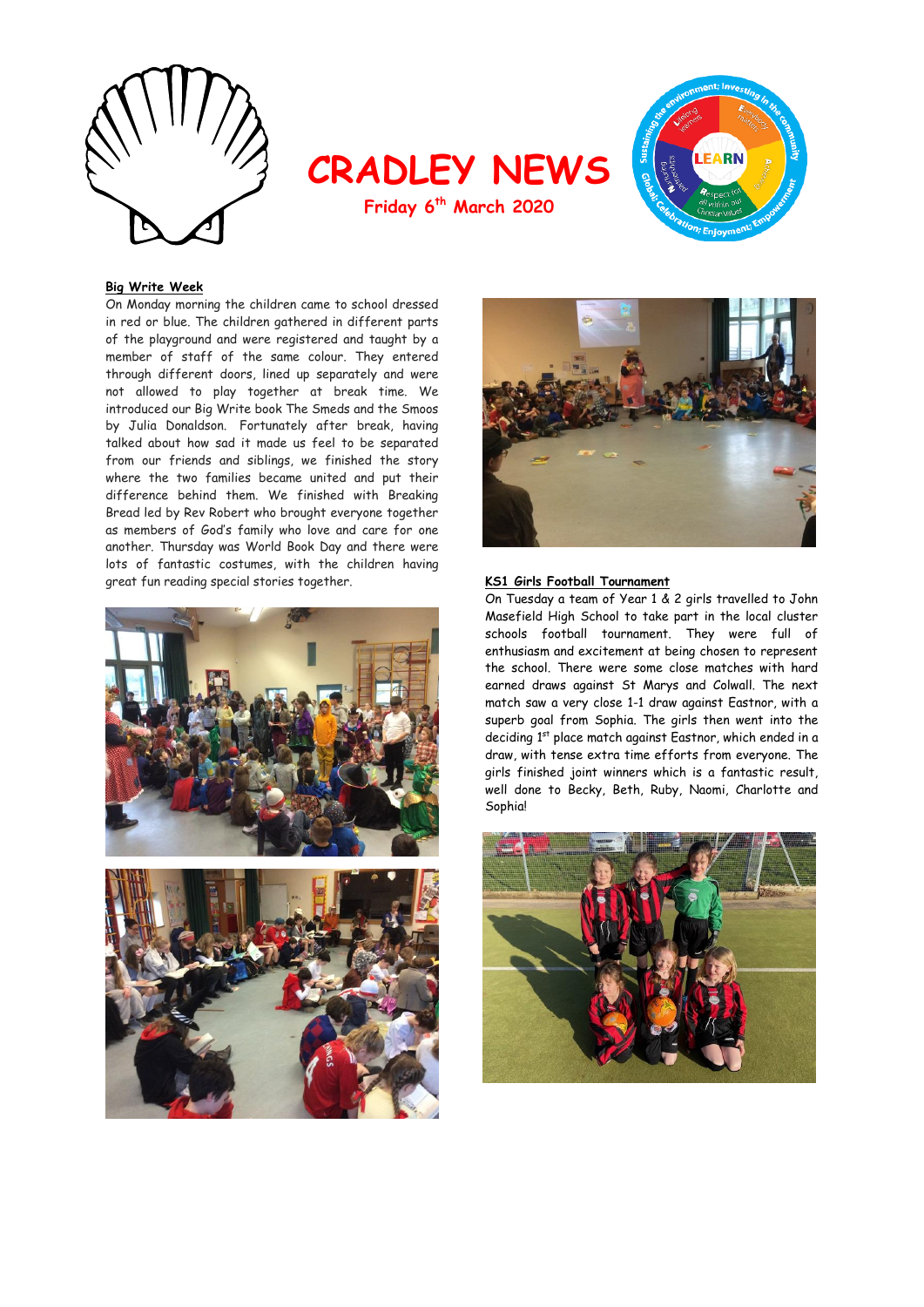

#### **Coronavirus**

We are receiving regular updates from the Local Authority with regards to the Coronavirus and are closely monitoring the situation.

If you have any concerns please see the latest advice on the Coronavirus from Public Health England which is updated daily.

[https://www.gov.uk/government/publications/guidance](https://www.gov.uk/government/publications/guidance-to-educational-settings-about-covid-19/guidance-to-educational-settings-about-covid-19)[to-educational-settings-about-covid-19/guidance-to](https://www.gov.uk/government/publications/guidance-to-educational-settings-about-covid-19/guidance-to-educational-settings-about-covid-19)[educational-settings-about-covid-19](https://www.gov.uk/government/publications/guidance-to-educational-settings-about-covid-19/guidance-to-educational-settings-about-covid-19)

## **Healthy Snacks**

This half-term we are trialling the children bringing in their own healthy snacks to eat at break time. These can be healthy snacks such as nut free cereal bars, hot cross buns, cheese & crackers etc. The snacks should be sugar free and provided in a small pot to minimise plastic waste. Please do not send your child in with chocolate

bars, crisps or any snacks for break time which contain sugar. This will be monitored closely. KS1 children will continue to be provided with a free piece of fruit at break time.

Children should also have a water bottle in school every day. Juice drinks should only be drunk as part of lunch.

Please be aware that chocolate spreads, such as Nutella and some cereal bars should not be sent in packed lunches as we have children and staff in school with nut allergies.

## **Food Bank**

We will continue to collect for the food bank this term. Tins, packets and toiletries will be very gratefully received. All donations can be placed in the box in the foyer.

## **Class 4 Collective Worship**

The Class 4 Collective Worship will be held on Wednesday 11<sup>th</sup> March; parents are invited to come along from 8.50am.

#### **FOCS News**

FOCS will be running an Easter Egg decorating competition next week, please see Tapestry for further information. Entries cost just £1 and must be sent in by Friday 27<sup>th</sup> March. There will be prizes for all entries and an Easter Egg for each year group winner.

We have raised £23.76 through EasyFundraising since January, a big thank you to everyone who is signed up to this scheme. If you haven't done so already, please sign up to EasyFundraising, it takes just 2 minutes and will ensure that over 4,000 shops will donate to us for free every time you shop with them. Please visit [https://www.easyfundraising.org.uk/causes/friendsofcra](https://www.easyfundraising.org.uk/causes/friendsofcradleyschool) [dleyschool](https://www.easyfundraising.org.uk/causes/friendsofcradleyschool) or download the EasyFundraising app.

The next FOCS meeting will take place on Monday 9<sup>th</sup> March at 7.30pm at Hollings Hill Farm (Faye's).

Please feel free to attend and help organise this term's fundraising events!

## **Nursery**

This week in Nursery we have continued to explore our theme of Space and Planets. All the children have enjoyed learning the names of all the different planets and have been busy making their own rocket to get to the planets during a junk modelling activity. On Monday we drew our own star constellations with Charlie, exploring lines and shapes using big chunky chalks and lots of star stickers. Tuesday was our P.E session with Katrina where we raced in our spaceships to the galaxy and enjoyed playing lots of different space themed games. On Wednesday we got creative with Carol and made our own telescopes! All the children loved making their own telescopes and searched around Nursery afterwards for aliens and stars. Thursday was a little different as we all joined in with World Book Day, we read stories in Nursery and it was great to have a day to explore some of our favourite books. All of the children looked fantastic in their costumes. We finished off another exciting week with cooking on Friday, where we made galaxy pancakes using different food colourings!



#### **Attendance**

Well done to Class 4 who've had 98.81% attendance this week. They get to look after Alfie the Attendance Bear next week. Please can we remind parents that late arrivals after the registers close at 8.55am count as a missed morning session and are included in attendance figures.

**Class 1 – 95.0% Class 2 – 97.62% Class 3 – 97.33% Class 4 – 98.81% Class 5 – 98.61% Whole School – 96.81%**